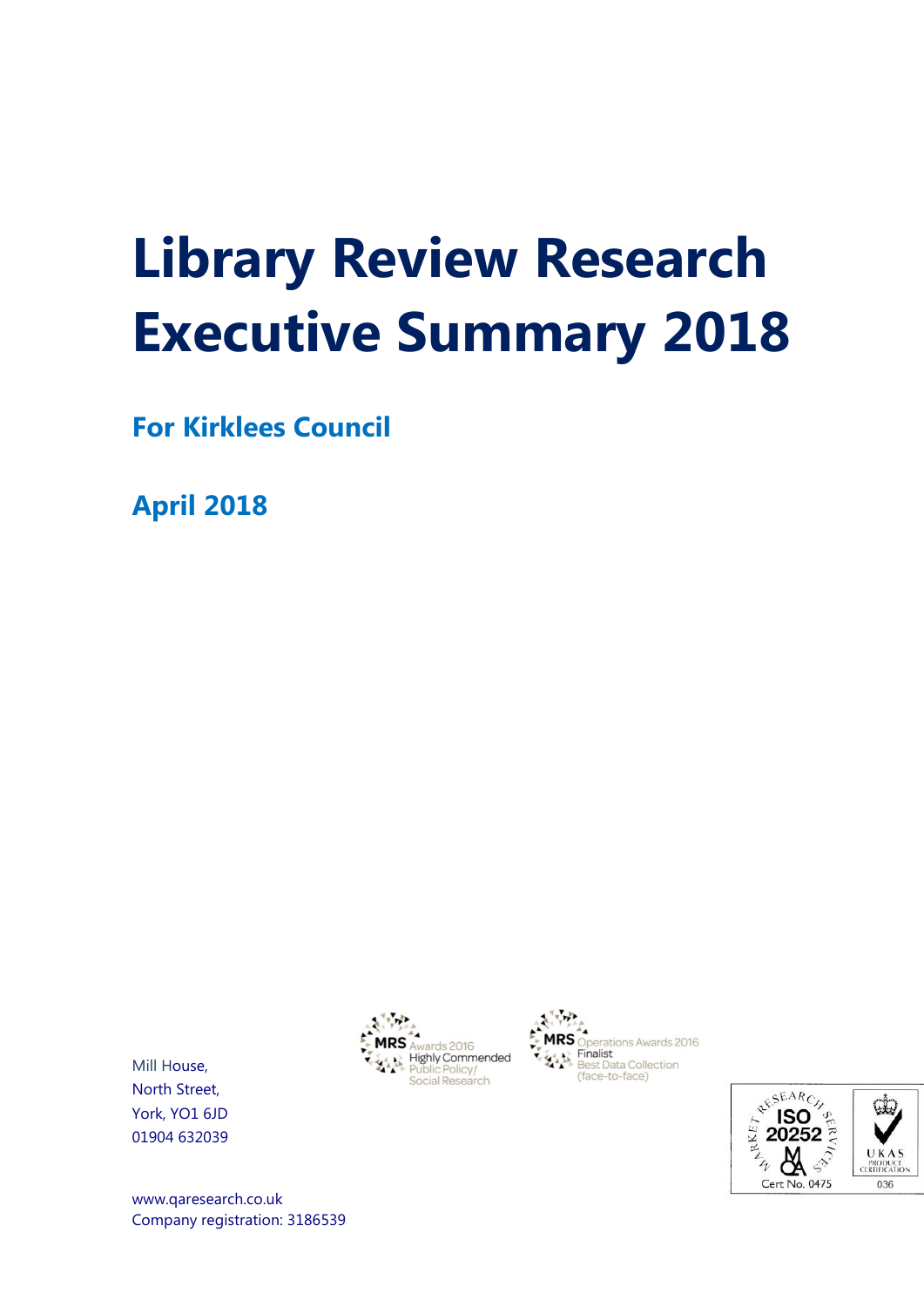

#### 1. Executive Summary

#### *Background and Methodology*

- Kirklees Council has a statutory duty to deliver a library service within a current budget of £2.238 million. Since September 2016 the Library Service has been working collaboratively with partners, volunteers and Friends groups to deliver a wide range of services, both in libraries and in other community venues. However, budgetary constraints mean that changes to the existing service are needed in order for the service to fulfil its statutory duty and continue to deliver a range of services.
- Therefore, the Council was keen to undertake a wide-scale consultation with local residents, volunteers and library service staff to evaluate how the service may be delivered going forward. The purpose of this consultation was to:
	- Explore public opinion on different models of service delivery
	- Provide an opportunity for community groups and individuals to propose other ideas
	- Provide an opportunity for staff members to propose other ideas
	- Establish the level of interest amongst individuals and groups to support or take on delivery of some or all aspects of the service in an area of Kirklees
- Key aspects of the consultation analysed in this report include;
	- o Self-completion paper/online survey made available to all residents and completed by 3,057 respondents – *note that respondents to this survey were entirely selfselecting and were overwhelmingly library users and as such, the survey should be seen as representing the views of library* users
	- o 5 focus groups with Library Service Users
	- o 5 focus groups with Friends of groups
	- o 4 focus groups with staff
	- $\circ$  Consultation with 86 children and young people carried out by the Council.

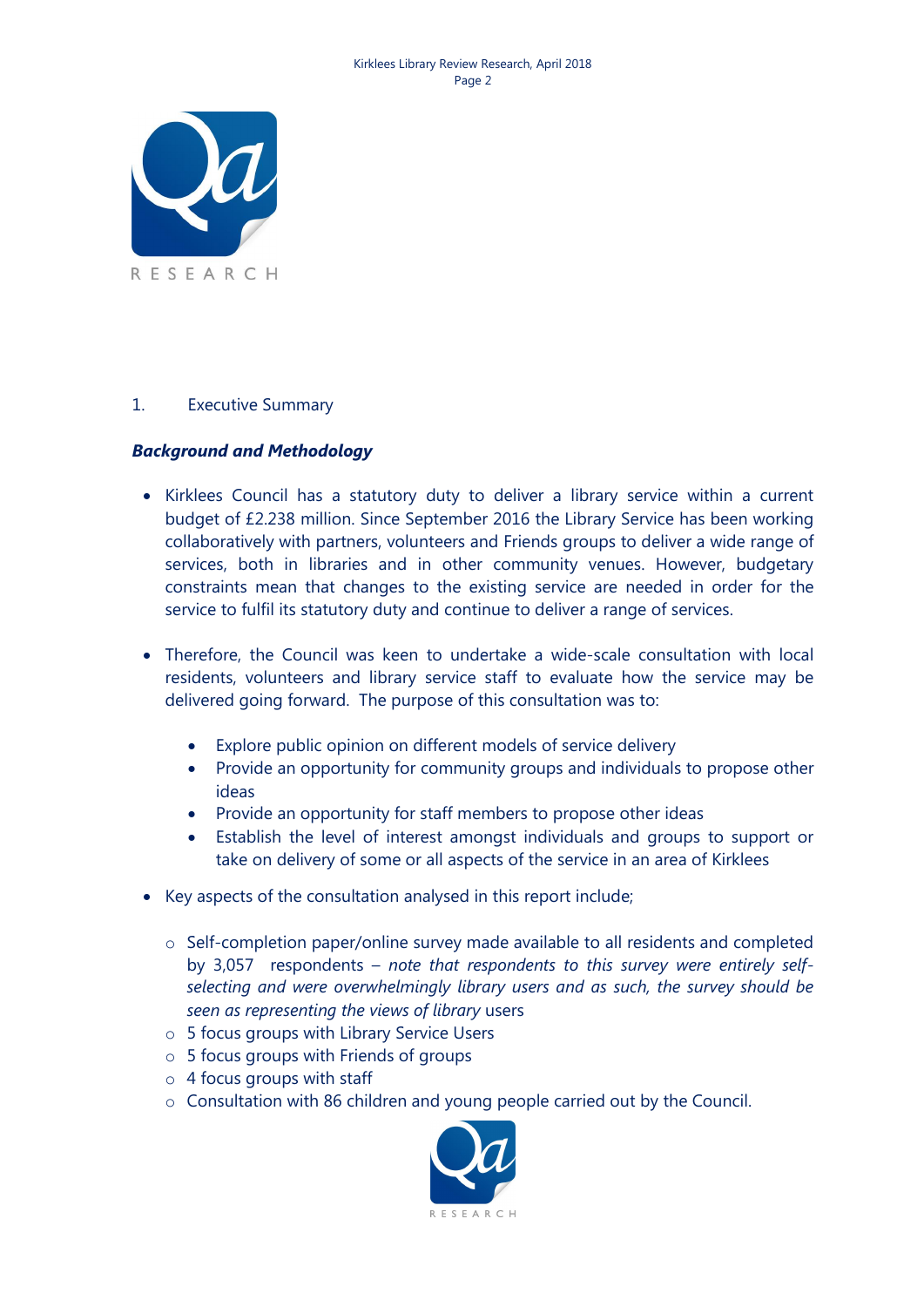## *Summary of Key Findings*

The table below summarises the response to key questions amongst respondents to the self-completion survey;

| <b>Question</b>                                                                                                                                   | <b>Quantitative Survey</b>               |
|---------------------------------------------------------------------------------------------------------------------------------------------------|------------------------------------------|
| How far do you agree or disagree with the following statements?                                                                                   |                                          |
| I would be in favour of moving my local library to another building e.g. a school,                                                                |                                          |
| community centre or a privately run building                                                                                                      |                                          |
| Agree ('strongly agree or agree)                                                                                                                  | 19%                                      |
| Disagree ('strongly disagree' or 'disagree')                                                                                                      | 73%                                      |
| The Council should reduce the running costs of libraries by sharing space,<br>integrating services and (where appropriate) staffing with partners |                                          |
| Agree ('strongly agree or agree)                                                                                                                  | 51%                                      |
| Disagree ('strongly disagree' or 'disagree')                                                                                                      | 34%                                      |
| I would be willing to volunteer                                                                                                                   |                                          |
| Agree ('strongly agree or agree)                                                                                                                  | 34%                                      |
| Disagree ('strongly disagree' or 'disagree')                                                                                                      | 43%                                      |
| The Council is considering using volunteers to help deliver home library services.                                                                |                                          |
| Agree ('strongly agree or agree)                                                                                                                  | 57%                                      |
| Disagree ('strongly disagree' or 'disagree')                                                                                                      | 27%                                      |
| How far would you support the following ways of delivering library services in Kirklees?                                                          |                                          |
| Please give your answer on 10 point scale, where 1 is do not support at all and 10 is fully support                                               |                                          |
| Remaining as a service within the Council                                                                                                         |                                          |
| Supportive (score 7-10)                                                                                                                           | 79%                                      |
| Unsupportive (score 1-4)                                                                                                                          | 9%                                       |
| Local Authority Trading Company (LATC)                                                                                                            |                                          |
| Supportive (score 7-10)                                                                                                                           | 36%                                      |
| Unsupportive (score 1-4)                                                                                                                          | 38%                                      |
| <b>Public Service Mutual (PSM)</b>                                                                                                                |                                          |
| Supportive (score 7-10)                                                                                                                           | 30%                                      |
| Unsupportive (score 1-4)                                                                                                                          | 40%                                      |
| <b>Outsource</b>                                                                                                                                  |                                          |
| Supportive (score 7-10)                                                                                                                           | 7%                                       |
| Unsupportive (score 1-4)                                                                                                                          | 79%                                      |
| Joint Venture                                                                                                                                     |                                          |
| Supportive (score 7-10)                                                                                                                           | 12%                                      |
| Unsupportive (score 1-4)                                                                                                                          | 63%                                      |
| <b>Base: 3,057</b>                                                                                                                                | <b>All valid responses</b><br>(variable) |

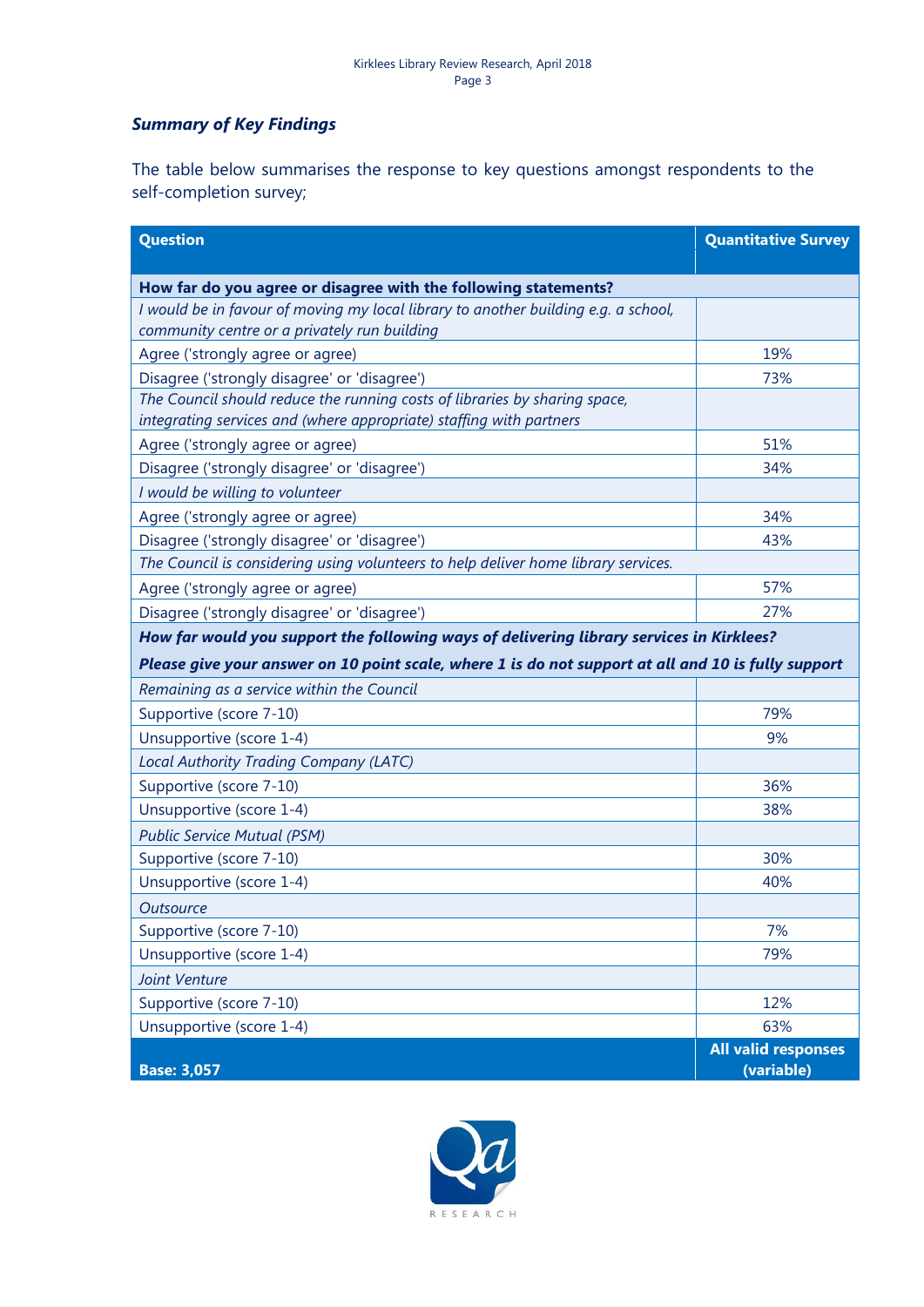#### *Conclusions*

## **Conclusion 1: Libraries are perceived to fulfil a wider societal function beyond book lending.**

Although the majority (86%) of survey respondents saw borrowing books as one of the most important functions of a library, it is clear from the qualitative research that libraries are no longer seen as services purely for book lending alone.

Library users, volunteers, and staff emphasised the wider community function of the local library and subsequently expressed concern over the potential for closure. The qualitative research in particular highlighted this theme, with consistent concern expressed across all discussion groups over a core number of service users who frequently used libraries for social connection. There was agreement amongst staff and Friends of groups that these softer library outcomes were hard to evidence and as a result the library service was an 'easy target' for budget cuts and reductions in service.

Consultation findings also highlight the importance of the IT function of the library service (and the support provided to access this) with 28% of respondents highlighting this as the most important library service after book lending. The qualitative research also highlighted that this is an important service for some, e.g. people on low income or looking for work. However, concerns were raised around how this function could be sustained within the context of further budget cuts.

#### **Conclusion 2: Views are mixed on the issue of library location/buildings.**

Moving the local library to another building (or privately run building) attracted limited support, with 52% of library service users disagreeing with this idea. The qualitative research highlighted that for some areas, the library building itself was held in high regard as a historic building and focal point for the community. Opposition to this idea is more apparent when communities cannot see a viable alternative building in their locality.

However, there appears to be more support for bringing other services into the library environment instead of moving the library out. Just over half (51%) of respondents supported the idea of the Council looking to reduce the running costs of libraries by sharing space, staffing, and integrating services. Within the qualitative research, this idea i.e. the community hub concept was viewed positively by some if it meant that library services could continue to be delivered within the community. In terms of sharing staff across the library service, it was noted that this was happening already in terms of library staff however some people found it difficult to understand how other department staff could fulfil library roles. There was strong feeling that there is still a need to retain trained librarians.

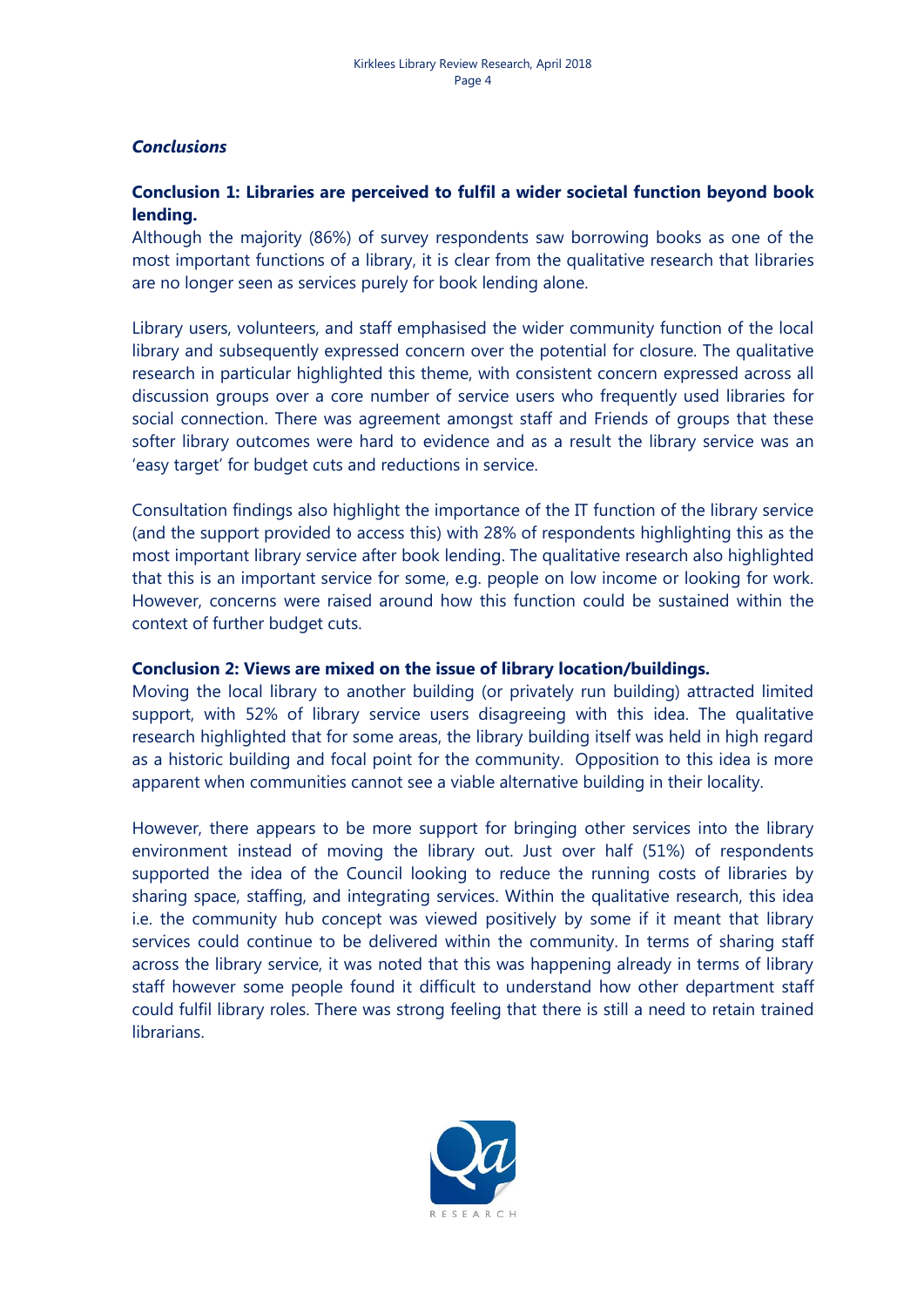However, consultees noted that this type of model might work better in some communities than others, reiterating the theme of 'one size fits all' does not apply to the delivery of library services within all Kirklees communities.

Reflecting this, and remaining consistent within the different strands of the research, the view was expressed that libraries should be 'local', reflecting the fact that users primarily visit their nearest library run by the Council. Overall, participants were not willing to travel further afield to access library services, with 37% disagreeing with this. The qualitative research identified concerns about older people and those from deprived areas who might be less likely or able to travel to access library services. A further 36% of respondents felt they would stop using library services altogether. This was a view most prevalent amongst older residents, with younger participants being more likely to travel further afield.

## **Conclusion 3: Volunteers have played a pivotal role in recent years but there are concerns about sustainability.**

Only 34% of survey respondents felt they were willing to volunteer, leaving the majority disagreeing that they *'would be willing to volunteer to help run a library'* (43%). This support is also evident in the number of participants who stated they would need a fulltime, qualified and paid member of staff to support them in their role as volunteer.

Within the qualitative research, there was a general view that volunteers have made a very positive contribution to Kirklees Libraries and have been vital in maintaining opening hours and assisting paid staff. However, many people questioned the sustainability of any model which was reliant on further expansion of the volunteer pool. There was acknowledgement that volunteer management and retention can be challenging and training and engagement is an ongoing task. There was also concern that any further reduction of paid library staff would have a negative impact on the quality of the service. Although many volunteers are willing and able, in some cases they are many in number covering short shifts and this can mean it is difficult for skills to be developed and retained.

Discussion within the focus groups centred on the characteristics of the volunteer base, e.g. mostly older retired residents. However, the consultation reveals support for/interest in volunteering from younger people. For example, a NET majority of 56% of young people (16-24 year olds) stated they were willing to volunteer and were often more willing to travel to libraries out of their immediate locality. This suggests there could be some value in attempting to widen volunteer recruitment strategies to try and attract younger volunteers perhaps by and/or linking in with any existing volunteering schemes.

There was also discussion around the capacity of more deprived communities to respond to the call for volunteers to support library services given that people living in more deprived areas are less likely to volunteer.

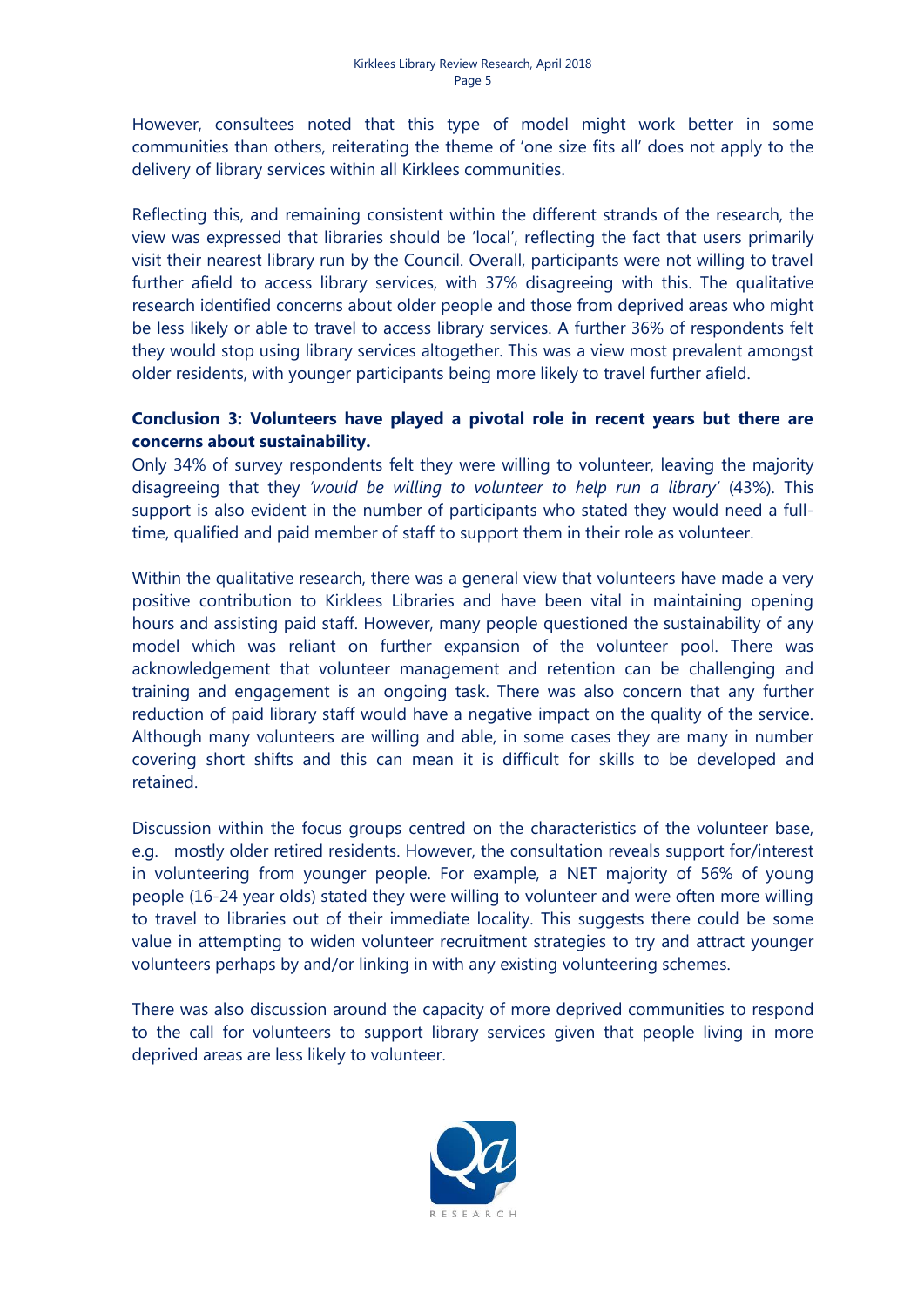However, there is clear support for using volunteers to support the delivery of the Home Library Service with over half (57%) of respondents agreeing with this proposal.

## **Conclusion 4: The results of the children's consultation largely reflect the findings from the qualitative and quantitative research conducted, and remain consistent in terms of how libraries are used and ideas for sustaining services for the future.**

Children were full of praise for library staff and struggled to envisage an effective delivery of library services without staff. The majority (47%) of children disagreed with the statement *'do you think moving your library to another building is a good idea?'* and found it difficult to identify alternative spaces which would ensure high quality library services are maintained.

Although combining library services with schools was a frequent suggestion in other parts of the research, from the perspective of a school pupil, it should be noted libraries are often a place for children to relax away from school and home. This is also reflective of a wider theme found in this research that libraries are often more than book lending facilities, but have become alternative spaces of social care, particularly for children and older people.

## **Conclusion 5: There are seen to be different advantages and disadvantages to keeping library services within the Council, but generally there is a clear preference for library services to remain within the Council.**

The majority of residents (79%) expressed a preference for there to be no change in how library services are currently run, and would like services to remain Council led. Less than one in ten residents did not support the idea of library services remaining within the Council (9%).

The qualitative research revealed confusion around the alternative delivery models. Many focus group participants were reluctant or felt unable to express a preference for a particular delivery model or whether they supported the Council exploring these models. Thus, this may have led some respondents to default to the status quo.

Preference for library services to stay within the Council came out strongly in the qualitative research, and many felt a significant number of Kirklees residents would suffer should libraries go outside of the Council's jurisdiction.

## **Conclusion 6: Support for the idea of alternative delivery models is variable.**

The alternative models were met with varying levels of support, although, as mentioned previously, it should be stressed that many struggled to comprehend the delivery of services outside the Council, and therefore found it difficult to discuss the different model types.

This was particularly evident when discussing each model in the qualitative research, with findings for each model broken down as follows;